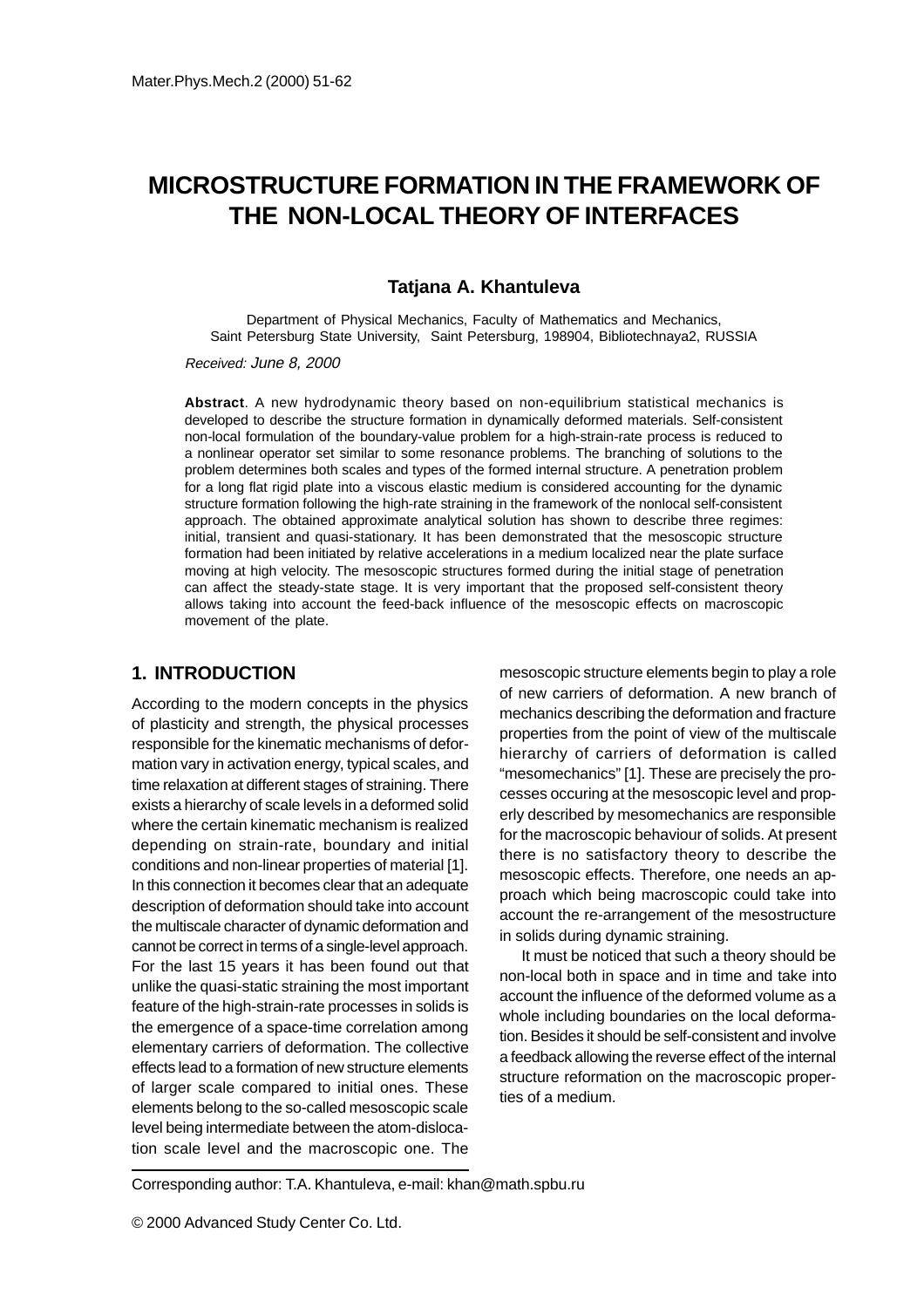## **2. SELF-CONSISTENT NON-LOCAL HYDRODYNAMIC APPROACH**

Current results of non-equilibrium statistical mechanics show that the balance equations for macroscopic values are not entirely localized at highly non-equilibrium conditions [2,3]. They imply non-local in space and time constitutive relationships between macroscopic gradients G and dissipative fluxes P:

$$
P(r,t) = P^{in}(r,t) + \int_{0}^{t} dt' \int_{V} dr' \Re(r,r',t,t';\epsilon,\tau)
$$
  
×G(r',t'), (1)

where weight factors  $\Re(r, r', t, t'; \epsilon, \tau)$  represent the relaxation transport kernels. In general, they are defined by unknown functionals of the macroscopic values and depend on space and time scale parameters ε,τ.

If a deviation from the local equilibrium is small. the scale parameters tend to zero:  $\varepsilon, \tau \rightarrow 0$ , the relaxation kernels reduce to the transport coefficients, and the relationships between gradients and fluxes become local and linear

$$
P(r,t;\varepsilon,\tau) \longrightarrow \mathfrak{R}_0(r,t;\varepsilon,\tau)G(r,t) \equiv P_0(r,t),
$$
  

$$
\mathfrak{R}_0(r,t;\varepsilon,\tau) \equiv \int_0^t dt' \int_V dr' \mathfrak{R}(r,r',t,t';\varepsilon,\tau).
$$
 (2)

In this sense the scale parameters can be taken as being the non-locality and memory parameters.

The non-local hydrodynamic equations with memory are derived from the first principles [2,3]. A new trend of the non-local hydrodynamics developed by the author of this paper is a construction of selfconsistent models of the relaxation transport kernels. Herewith, it is supposed that the boundary effects connecting the interaction of an open system with its surroundings, can be involved as an additional element of modeling for the relaxation transport kernels. The non-local models must correspond to general invariability and asymptotic principles and depend on a minimal quantity of parameters. Based on these principles a δ-type class of the relaxation transport kernels depending on parameters had been defined. The model parameters are connected with the influence of the internal structure on hydrodynamics as a whole. The physical sense of these parameters was examined by means of test problems for which it is possible to compare the results with those obtained in the kinetic theory and with experimental data [4].

It has been shown that a medium consisting of structure elements with finite linear size under inhomogeneous field of stresses becomes anisotropic, there exists spin motion due to an asymmetrical stress tensor [5]. This aspect of the approach has close connections with the theory of multipolar fluids. However, the proposed theory involves the spin properties of structure elements implicitly by means of the non-local reduced description that differs from the above-mentioned one. Generally, in the construction of non-local models with finite size space correlation one has take into account the polarization effects in a medium at highly non-equilibrium conditions.

According to the self-consistent approach to the construction of the model relaxation transport kernels, the model parameters are related to any integral properties of a system either through integral relationships including such characteristics as a flow rate, sum momentum, and energy, or by imposing additional boundary conditions [6-9]. These additional relationships for the model parameters complete a set of the non-local equations and make the formulation of the boundary problem selfconsistent. The self-consistence of the proposed approach is its specific feature causing very important consequences.

The essential property of the proposed approach is preservation in the generalized hydrodynamic equations of the integral information about a system in the description of the local hydrodynamic fields. This circumstance in a radical way changes the concept of a boundary-value problem in the nonlocal theory. Unlike the classical continuum models, the self-consistent non-local models are uniformly valid up to boundaries. Thus, solutions of these equations can satisfy real boundary conditions considered as being the continuity condition for hydrodynamic fields. It means that one can use the non-slip condition even for high-rate flows on solid boundaries when classical continuum models result in discontinuities on boundaries or near them.

In as much as the additional boundary conditions making the self-consistent model closed can be imposed rather arbitrarily, this approach allows prediction of the conditions for formation of spatial structures with a *priori* predicted properties. This is very important advantage of the self-consistent non-local theory that may be used in a wide range of technological applications.

It was found that the self-consistent non-local formulation of boundary-value problems can be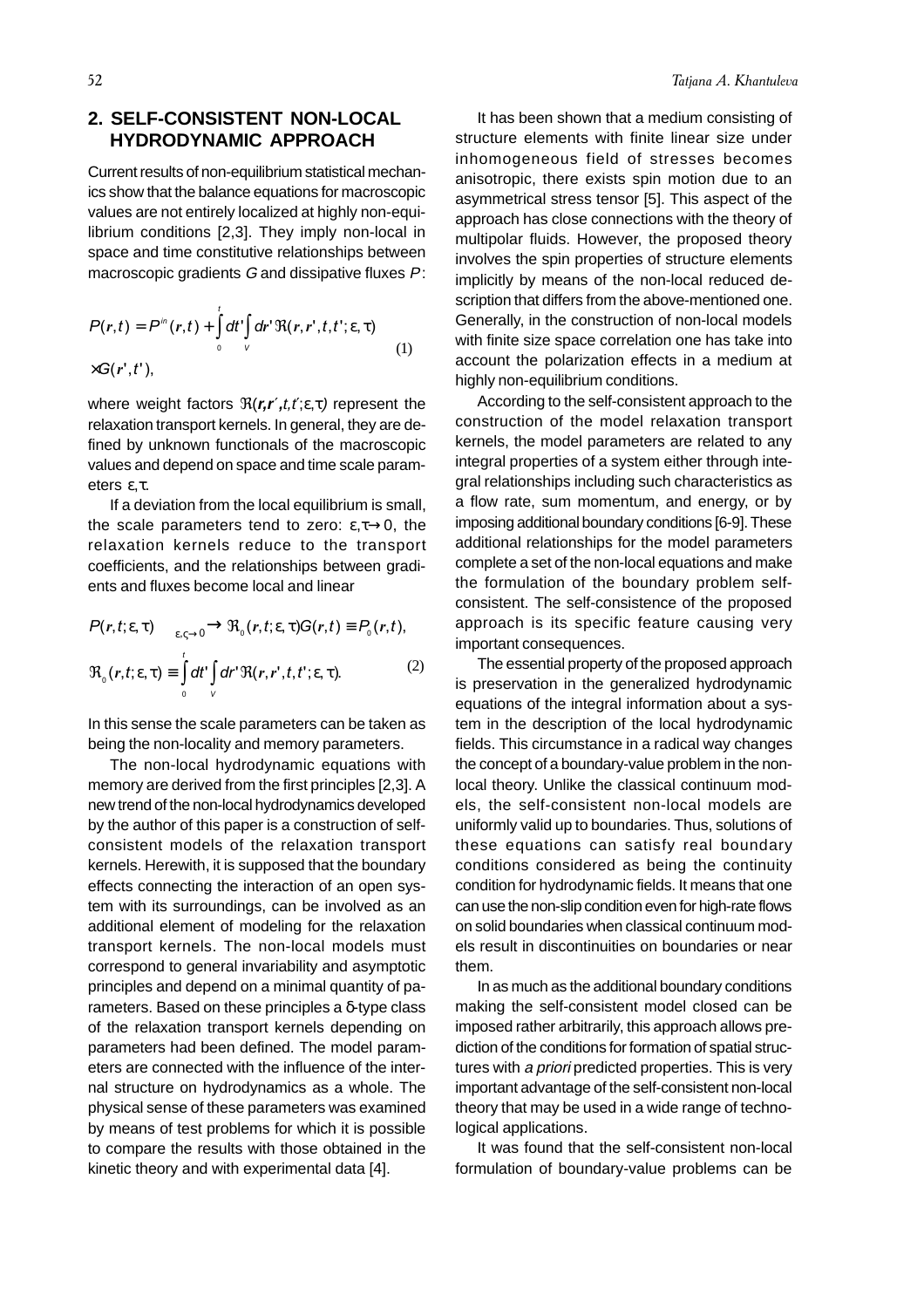reduced by standard methods to a special type nonlinear operator set which is typical to a wide range of resonance mechanical problems [10]. Due to the branching process arising in a non-linear system at non-equilibrium conditions the state of a system can change discontinuously as the conditions of external interaction change smoothly. It means that the proposed approach gives new possibilities to describe structure transitions. This approach due to its self-consistency, non-locality and non-linearity allows to describe a formation of internal structures in open non-equilibrium systems and applications in fluid mechanics, space engineering, chemical and microelectronic technologies, synergetics and ecology.

# **3. NON-LOCAL GENERALIZED MODEL OF A VISCOUS ELASTIC AND PLASTIC MEDIUM WITH MESOSCOPIC STRUCTURES**

In a one-dimensional case a total stress component in the *x*-direction  $\sigma_{_1}$  consists of spheric and deviatoric parts:

$$
\sigma_1 = P + S_1. \tag{3}
$$

The spheric component P of the normal stress  $\sigma_1$  is assumed to take into account, besides the hydrostatic pressure, the effect of the velocity dispersion due to fluctuations of mesovolumes in velocity. As to the deviatoric stress tensor  $\mathcal{S}_{_{1}},$  its determination is based on a solution of the so-called constitutive equation, its simplest form can be attributed to Maxwell:

$$
\frac{\partial S_i}{\partial t} = \frac{4}{3} \mu \frac{\partial e_i}{\partial t} - \frac{S_i}{t_i(S_i)},
$$
(4)

where  $e_1$  is the total (elastic plus plastic) deviatoric strain component,  $(4/3)\mu$  denotes the elastic shear modulus and  $t_{\scriptscriptstyle\!\mathit{(}}(S_{\scriptscriptstyle\mathit{1}})$  the time of relaxation. If a medium has a well-defined critical shear stress  $\tau^*$  =(3/4) $\mathcal{S}_i^*$ , Eq. 4 should be rewritten in the form:

$$
\frac{\partial S_i}{\partial t} = \frac{4}{3} \mu \frac{\partial e_i}{\partial t} - \frac{S_i - S_i^2}{t_i(S_i)}.
$$
 (5)

This equation contains the plastic  $\mathcal{S}^{\vphantom{\dagger}}_i$  elastic  $\mu$  and relaxation  $t<sub>r</sub>$  characteristics of a medium. By integrating Eq. 5 in time we get:

$$
S_{1} = S_{1} \left[ 1 - \exp\left(-\int_{0}^{t} \frac{dt'}{t_{r}}\right) \right] - \frac{4}{3} \mu t_{r}
$$
  
\n
$$
\times \int_{0}^{t} \frac{dt'}{t_{r}} \left[ \exp\left(-\int_{t'}^{t} \frac{dt''}{t_{r}}\right) \right] \frac{\partial u}{\partial x} (x, t');
$$
  
\na)  $S_{1} \rightarrow S_{1} \left(-\frac{2}{3} \eta \frac{\partial u}{\partial x}; \eta = 2\mu t_{r}$   
\n $t_{r} \rightarrow \infty$   
\nb)  $S_{1} \rightarrow \frac{4}{3} \mu e_{1}$   
\n $t_{r} \rightarrow 0$ .  
\n(6)

Here  $\eta = 2\mu t$ , is an effective viscosity of a medium,

and ∂ ∂ e t ).<br>∈ is substituted by ⇒ ∂ u  $\frac{\mathcal{L}}{X}$  , where  $u$  is the mass velocity in the  $x$  direction. In case where the relaxation time tends to zero we have a viscous plastic medium, and as  $t\rightarrow \infty$  a medium becomes elastic solid without any dissipative properties.

A new step resulted from the non-local hydrodynamic approach consists in the following representation of the relaxation stress [7]:

$$
\frac{\partial S_i}{\partial t} + \frac{4}{3} \mu \frac{\partial u}{\partial x} = \frac{\partial S_i}{\partial t},\tag{7}
$$

$$
S'_{1} = S_{1}^{in} \int_{0}^{t} M(0, t'; t_{r}) dt' -
$$
  

$$
\frac{2}{3} \eta \int_{0}^{t} \frac{dt'}{t_{r}} M(t, t'; t_{r}) \int_{0}^{\infty} \frac{dx'}{\varepsilon} N(x, x'; \varepsilon) \frac{\partial u}{\partial x'}.
$$
 (8)

The relaxation model (7) describes the most general time relaxation in accordance with the integral relaxation kernel  $M(t, t';t)$  (or a memory function) which becomes of simple exponent type only near the limit  $t\rightarrow 0$ . Besides the time relaxation, Eq. 7 contains the space relaxation due to the new internal structure formation in accordance with the integral relaxation kernel **N**(x,x′;ε) which introduces the non-local properties of a medium inside a given volume under imposed boundary conditions far from equilibrium.

By integrating Eqs. 7 and 8 we have a more general model than the Maxwell one given by Eq. 6: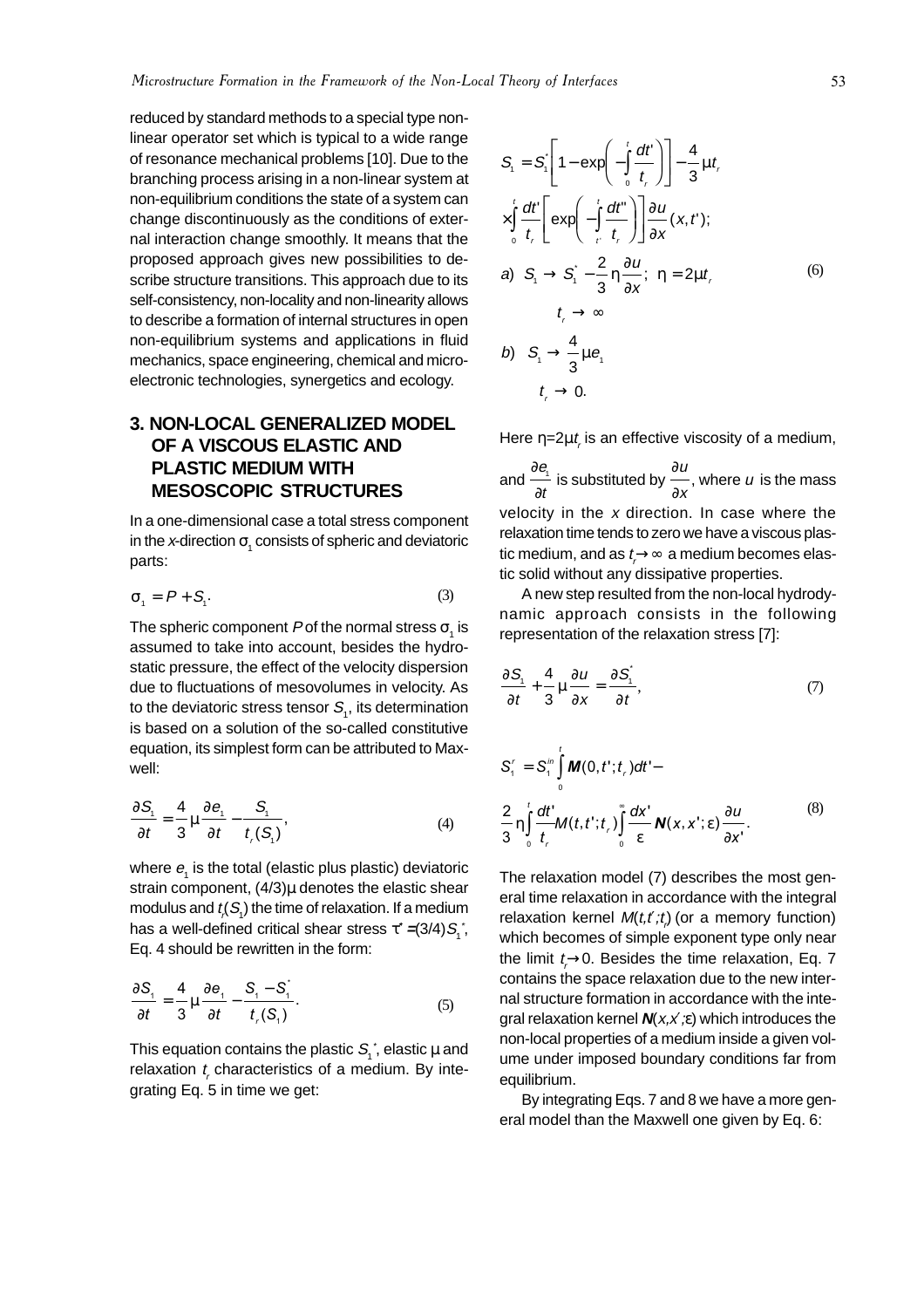$$
S_{1} = \frac{4}{3}\mu e_{1} + S_{1}^{in} \int M(0, t^{*}; t_{r})dt^{*} -
$$
  

$$
\frac{2}{3} \eta \int_{0}^{t} \frac{dt^{*}}{t_{r}} M(t, t^{*}; t_{r}) \int_{0}^{\infty} \frac{dx^{*}}{\varepsilon} N(x, x^{*}; \varepsilon) \frac{\partial u}{\partial x^{*}}.
$$
 (9)

In case when the memory function has a simple

exponent form 
$$
\mathbf{M}(t, t^*) = \exp\left(-\int_t^t \frac{dt^i}{t_i}\right)
$$
 or

 $\exp\left(-\frac{t-t'}{t}\right)$  for  $t_{r}$ =const and  $\varepsilon \rightarrow 0$ , **N**(x,x'; $\varepsilon$ ) $\rightarrow$ δ(x- $\overline{\mathcal{C}}$  $\overline{\phantom{a}}$ r

*x*') we have got Eq. 6 with  $\mathcal{S}_1^{\ j n} = \mathcal{S}_1^{\ \ast}$ . It means that without taking into account a formation of internal structure we have artificially to introduce the consequence of the structure reformation as additional initial conditions. As a matter of fact,  $\mathcal{S}^{\,*}_{\scriptscriptstyle \text{I}}$  is a result of a relaxation both in space and time which is already completed for the time  $t_i^* \ll t_i$ .

So, we can state that the relaxation model (7) and (8) is the most general model including the relaxation both in time and in space followed by the structure formation. Its particular case is the wellknown Maxwell relaxation model for elastic-viscousplastic medium.

If the relaxation parameters  $t_{\tau}$  and  $\varepsilon$  are rather small, the space and time relaxation effects can be considered separately. Since the internal structure formation of the mesoscopic scale level are of the most interest for us, we can neglect the time relaxation and consider only the space relaxation supposing  $t\rightarrow 0$ . In accordance with the new approach, the non-local generalization for the wellknown Maxwell model of a medium has been obtained [6]. It contains the space relaxation integral

kernel  $N(x, x'; \varepsilon) = (1 + \alpha) \exp \left[-\frac{\pi}{2}(x' - x - y)^2\right]$ . ε  $= (1 + \alpha) \exp \left[-\frac{\pi}{\epsilon^2}(x'-x-y)^2\right]$ . Then  $\overline{\mathsf{L}}$  $\overline{a}$ instead of Eq. 8 we have a constitutive equation

$$
S_{t} = \frac{4}{3}\mu e_{t} - \frac{2}{3}\eta(1+\alpha) \times \int_{0}^{\infty} \frac{dx'}{\varepsilon} \exp\left[-\frac{\pi}{\varepsilon^{2}}(x'-x-y)^{2}\right] \frac{\partial u}{\partial x'}(x',t).
$$
 (10)

The non-local model includes three internal parameters  $\alpha$ ,  $\gamma$ ,  $\varepsilon$  having the following physical sense:

- 1) (1+ $\alpha$ ) is the relative effective viscosity of a medium, correcting the value of viscosity η for a case of medium with internal structure.
- 2) γ is the polarization parameter along a largest gradient direction due to boundary conditions; there

is a close connection between and existence of rotations of internal structure elements [6-9].

3) ε is the typical radius of non-local correlation or a typical relaxation length connected with a typical scale of internal structure element.

All the model parameters are unknown functionals of macroscopic gradients [3]. In order to determine the parameters, we should use three functional relationships derived from non-equilibrium boundary conditions and additional information concerning the macroscopic reaction of a system on the loading conditions.

# **4. NON-EQUILIBRIUM DISTRIBUTION FUNCTION OF MEDIUM ELEMENTS ON THE MESOSCOPIC SCALE LEVEL**

From the point of view of the kinetic theory the problem of high-rate processes is reduced to the definition of a nonequilibrium distribution function of medium elements in velocities. According to the modern results of the non-equilibrium statistical mechanics, a non-equilibrium distribution function consists of two parts [3]. Quasi-equilibrium part generalizes the well-known local-equilibrium distribution function in case of non-equilibrium conditions and contains only the first moments of the distribution. The highorder moments are determined by its essentially non-equilibrium part. Instead of the thermodynamic temperature, at non-equilibrium conditions one should use the mean velocity dispersion

$$
D = \sqrt{\frac{D_{1}^{2} + D_{2}^{2} + D_{3}^{2}}{3}}, \quad D_{i} = \sqrt{v_{i}^{2} - \langle v_{i} \rangle^{2}}.
$$

where  $D_{\scriptscriptstyle \! i}$  is the mean-square value of the velocity dispersion in the *i*-direction due to the velocity fluctuations of the mesoscopic scale level. The  $\mathsf{components}\ D_{\overline{i}}(\bm{r},t)$  along different directions can be different, because of the anisotropic properties of a non-equilibrium system. Besides, as mesoscopic scales can change rapidly, the medium element mass changes also. That is why instead of the distribution in velocities it is necessary to introduce a distribution in impulses of mesoelements. Then quasi-equilibrium distribution function in impulses for medium elements on the mesoscopic scale level takes form:

$$
f_0(\vec{\rho}, \vec{r}, t) = \rho \frac{(\pi \rho(\vec{r}, t))^{-3/2}}{\sqrt{D_1 D_2 D_3}} \times
$$
  
\n
$$
\exp\left\{-\sum_{i=1}^3 \frac{(\rho_i - \rho v_i(\vec{r}, t))^2}{\rho D_i(\vec{r}, t)}\right\}.
$$
\n(11)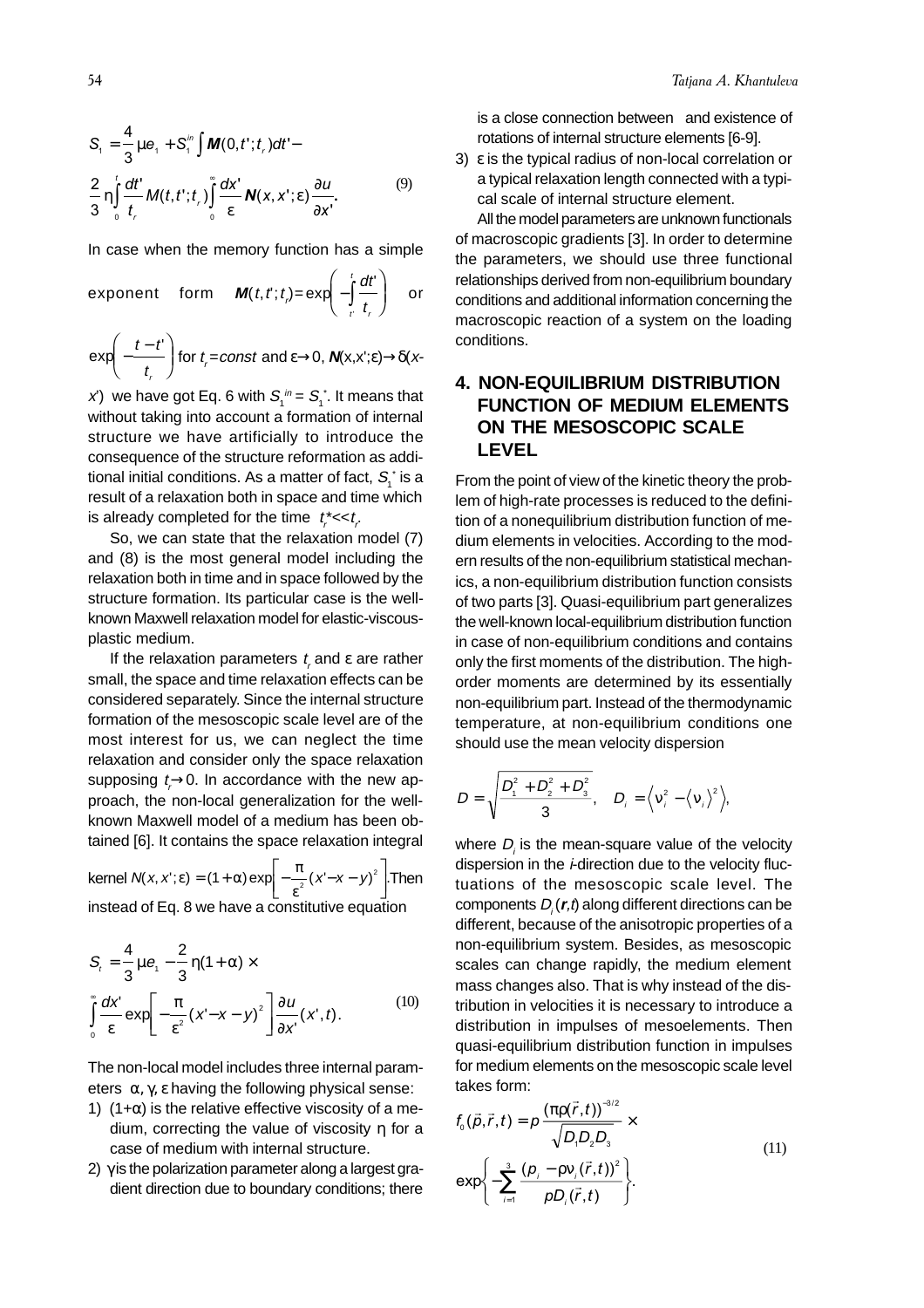The distribution function (11) describes reversible transport processes occuring, however, at non-equilibrium conditions. Quasi-equilibrium distribution implies that thermodynamic relationships of the classical equilibrium thermodynamics take place at non-equilibrium conditions, but the concepts of temperature and pressure loose their classical thermodynamic sense.

In order to describe dissipative processes a nonequilibrium distribution function in explicit form has been derived in paper [11]:

$$
f(\vec{p}, \vec{r}, t) = f_0 \left[ 1 + \frac{A}{\mu} p_i p_j P_j^{in} - \frac{B}{\kappa} (1 - C p^2) p_i q_i^{in} \right]
$$
  
+ 
$$
\int_0^t dt' \int_V d\vec{r}' f_0 \left[ 1 + \frac{A}{\mu} \Re_{ij} (\vec{r}, \vec{r}', t, t') P_j^{\prime \prime s} (\vec{r}', t') p_i p_j \right]
$$
  
- 
$$
\frac{B}{\kappa} (1 - C p^2) \Re_{ij} (\vec{r}, \vec{r}', t, t') q_i^{\prime \prime s} (\vec{r}', t') p_i \right].
$$
 (12)

The function (12 ) generalizes the well-known distribution function in the Navier-Stokes approximation for high-rate processes. The viscous stress tensor and diffusive energy flux calculated using the distribution (12) correspond to non-linear, non-local and retarding relationships between dissipative fluxes and thermodynamic forces (1) derived in the framework of the non-equilibrium statistical thermodynamics.

The first term in expression (12) describes a decaying process of initial correlations. The second one represents an averaged both in space and time with integral kernels,  $\mathfrak{R}_{_{ij\!$  and  $\mathfrak{R}_{_i}$  , Navier-Stokes distribution function. The obtained distribution function incorporates history of a process, geometry of a system and depends on a set of boundary and integral conditions imposed on a system.

#### **5. NON-EQUILIBRIUM DISTRIBUTION FUNCTION FOR SHEAR FLOWS**

For example, consider non-stationary shear flow of viscous fluid at a constant thermodynamic temperature near a thin plate in a plane  $y=0$ , driven into a motion at the time  $t=0$  with a finite acceleration  $w(t)$ in the x-direction. The distribution function (12) for this problem takes the form [11]

$$
f(\vec{\rho}, y, t) = f_0 \left[ 1 + A p_x p_y (1 + \alpha) \int_0^{\infty} \frac{dy}{\varepsilon} \right]
$$

$$
\times \exp\left( -\frac{\pi}{\varepsilon^2} (y' - y - \gamma) \right)^2 \frac{\partial u}{\partial y} (y', t) \right].
$$
 (13)

As the shear component of the transport kernel  $\mathfrak{R}(y, y', t)$  a model expression takes into account only non-local effects normal to the plate without memory effects. The x-component of the mass velocity  $v_{\mathbf{x}}$ = $\boldsymbol{\omega}(\mathbf{y},t)$  involved in the function, satisfies the following equation:

$$
\frac{\partial u}{\partial t} = v(1+\alpha) \frac{\partial}{\partial y} \int_{0}^{\infty} \frac{dy'}{\varepsilon} \times
$$
  
\n
$$
\exp\left(-\frac{\pi}{\varepsilon^{2}}(y'-y-\gamma)^{2}\right) \frac{\partial u}{\partial y'}(y',t),
$$
\n(14)

where *ν* is the effective kinematic medium viscosity.

In case under consideration only one component of the mesoelement spin is not zero,  $s_{\not{\equiv}}$ 0. It satisfies the balance equation:

$$
\rho \frac{\partial s_z}{\partial t} + \frac{\partial}{\partial y} \Pi_{xy} = I,
$$
\n(15)

where  $\Pi_{xy}$  is the shear component of the vortical stress tensor, and the source in the right-hand part is defined by the polarization parameter  $\gamma$ :

$$
I = P_{yx} - P_{xy} = -\mu (1 + \alpha) \int_{0}^{\infty} \frac{dy'}{\varepsilon}
$$
  
\n
$$
\times \left[ exp\left(-\frac{\pi}{\varepsilon^{2}}(y' - y - \gamma)^{2}\right) - \left(\frac{\pi}{\varepsilon^{2}}(y' - y)^{2}\right) \right] \frac{\partial u}{\partial y'} - \frac{\gamma}{\gamma \to 0} \to 0.
$$
 (16)

The parameter  $\gamma$  shows to make a medium model anisotropic. However, the Eqs. 15 and 16 are not necessary to determine the polarization parameter γ .

If the local friction on a plate is assumed to be known, one can use the following equation:

$$
P_{xy}(0,t)=-v(1+\alpha)\int_{0}^{\infty}\frac{dy'}{\varepsilon}\exp\left(-\frac{\pi}{\varepsilon^{2}}\left(y'-\gamma\right)^{2}\right)\frac{\partial u}{\partial y'},(17)
$$

and require the acceleration field to be continuous on the interface of a plate

$$
w(t) = v(1+\alpha)\int_{0}^{\infty} \frac{dy'}{\varepsilon} \frac{2\pi}{\varepsilon}(y' - \gamma)^2 d\mu
$$
  
- $\gamma$ ) exp $\left(-\frac{\pi}{\varepsilon^2}(y' - \gamma)^2\right)\frac{\partial u}{\partial y'}$ . (18)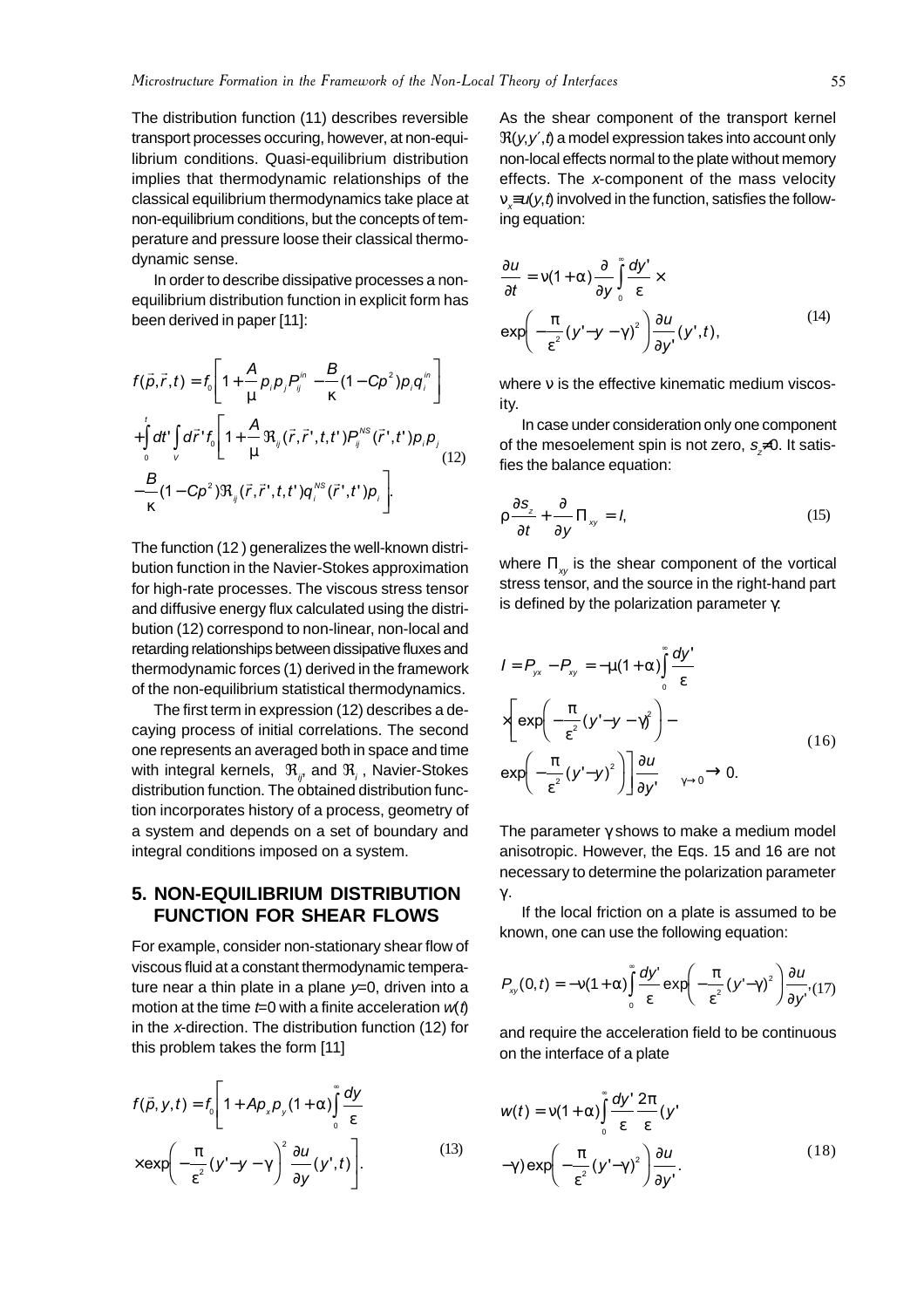Eqs. 17 and 18 determine the parameters  $\alpha(t)$ ,  $\gamma(t)$ as the time depending functions. All together with the Eq. 14 they make the problem about the distribution function for shear flows closed up to the scale parameter e considered to be external in this formulation.

## **6. EXPERIMENTAL BASIS OF THE NON-LOCAL APPROACH**

Steady-state hydrodynamic theory has been applied to penetration problems since the 1940<sup>th</sup>. It is generally believed that hydrodynamic theory is applicable when penetration pressures are much greater than the target flow stress. Experimental data, however, show penetration velocities and instantaneous penetration efficiencies fall below that expected from hydrodynamic theory even at very high impact velocities. Accounting for mechanical properties of materials such as strength, compressibility and viscosity is yet unable to explain all experimental data [12]. The main reason for the theory and experiments discrepancy seems to be a contradiction between phenomenological models of penetration and non-equilibrium thermodynamics of open systems. The phenomenological models cannot take into account the self-organization of open systems far from equilibrium by means of a formation of dissipative structures. During the high-velocity interaction of the penetrator-target couple which certainly is viewed to consist of two open systems, a change of the kinematical mechanism of straining can occur under certain strain-rate conditions. Under impact velocity about 350 m/s the spall strength of a material increases in a step-like manner. Microstructure investigations of specimens after shock tests reveal the transition from translational mechanism of deformation to a rotational one. Instead of shear banding on the mesoscopic scale level (0.1-10µm), numerous rotational cells of the same scale level have been found. Investigations of the propagation of elastic-plastic waves fulfilled by Yu. I. Mescheryakov [13,14] demonstrate chains of rotational cells (vortexes)in copper target loaded under uniaxial strain conditions with the impact velocity of 160 m/s. Element analysis of inner structure of rotational cells shows them being consisted of the same material as a matrix. It means that the cells represent the vortexes formation frozen in material itself (not inclusions). One of the remarkable features of these chains is that, being elongated in the wave propagation direction, they cross grain boundaries without changing of their direction. It means that during the plastic front passage is in an unstable state, and

material moves non-uniformly like numerous microflows. For the microflows, grain boundaries disappear as strong obstacles. Narrow region between adjacent microflows at different velocities transform either into shear band or rotational (vortex) chain depending on an interaction on the mesoscopic scale level. An analogous situation is known to appear at interfaces between two layers in liquids, that is, the so-called "cat-eyes" formations in the Helmholtz instability phenomenon. It has been also found out [13,14] that the cross-section of rotational cells along a chain are changed in a non-monotonous way. Their size has two maxima with gradual decreasing to edges and in the middle of a chain. Sometimes, instead of rotations in the middle of a chain there is a short shear band. Comparison of the maximum positions with the time resolved profile of mass acceleration allows to conclude that they are closely correlated. At the same time, shear banding occurs when acceleration changes its sign and simultaneously the mass velocity dispersion is maximum. With this experimental data it has been concluded that the difference in accelerations of microflows is responsible for the rotational mechanism of deformation, while the difference in velocities is responsible for shear banding.

Although the liquid-like behaviour of a medium has been found out in a shock compressed solid, this phenomenon can not be described in the framework of traditional elastic-plastic theory. On the other hand, it also cannot be described using classical hydrodynamics of either an ideal liquid or a viscous newtonian one. Navier-Stokes equations are valid for laminar flows of structureless media, but they can not provide a transition from laminar to turbulent flows.

So, in order to theoretically describe a transition from shear banding to rotational cells during shock wave propagation processes or in case of high-velocity penetration, it is necessary to take into account the dynamic structure formation including rearrangements of structure scales and changing of kinematic mechanisms of deformation. That is why the theory in question should be hydrodynamic liquid-like behaviour), non-local (collective interaction, dependence on boundary conditions of internal structure scales) and self-consistent (with a feedback). In the following, one can see that the proposed non-local self-consistent approach satisfies all the required conditions.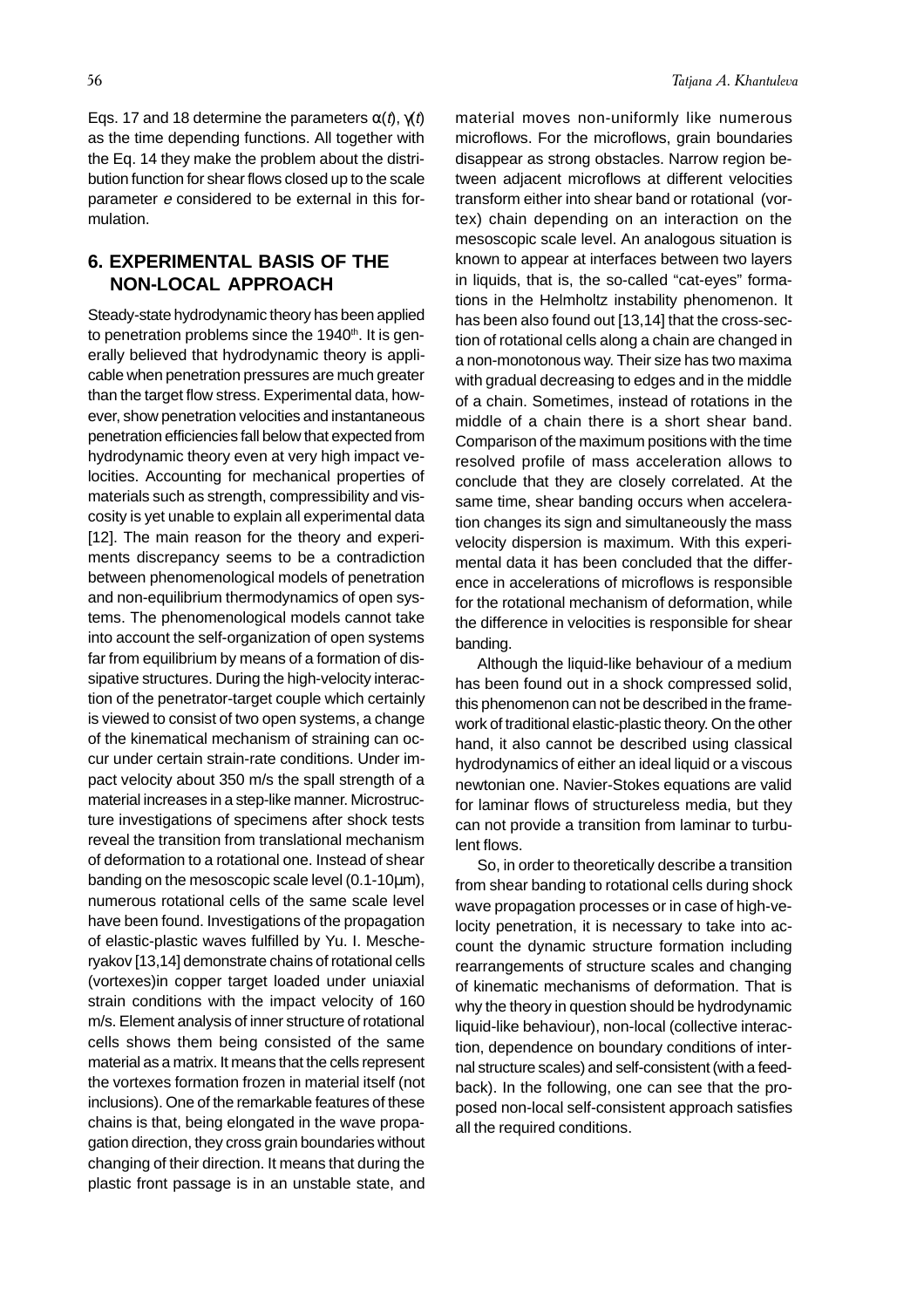# **7. NON-LOCAL PENETRATION MODEL WITH INTERNAL STRUCTURE EFFECTS**

**Formulation of a problem.** A penetration problem for an infinite flat plate into a viscous medium is considered accounting for the dynamical structure formation following a high-rate straining. A plate of a finite thickness *l* has a constant density  $r_{\scriptscriptstyle 4}$ . The initial penetration velocity  $U(0)=U_0$ . The velocity vector is directed along the x-axis on the surface of the plate and the y-axis is normal to the plate. The onedimensional formulation is modeling of a movement of a large plate in a medium with the edge effects being neglected and allows determining a friction on the side surfaces of a plate. Here we choose the plane geometry, because of its simplicity allowing to obtain solutions in an explicit form and because of its correspondence to the same plane geometry of the shock wave loading experiments. Further we shall show that, for the formulated problem, it is possible to use the experimentally measured values of the shock wave propagation characteristics for the plane penetration.

A motion of a plate element of a unit area moving along the x-axis with a velocity  $U(t)$  and the acceleration  $W(t)$  under the action of a medium resistance  $-2P_{y}(0,t)$  is governed by the following equation:

$$
\rho_{1}/W(t) = -2P_{xy}(0,t) \le 0, \qquad (19)
$$

where  $W(t)$  is the plate deceleration and  $P_{x}(0,t)$  is the local friction on the side surface of a plate. Eq. 19 contains a lateral resistance and does not involve a frontal one.

In the scope of the self-consistent non-local approach, equations of the medium motion with accounting for the internal structure effects has a form

$$
\rho_0 \frac{\partial u}{\partial t} + \frac{\partial P_{xy}}{\partial y} = 0;
$$
\n
$$
\frac{\partial P_{xy}}{\partial t} + G \frac{\partial u}{\partial y} = -\frac{\partial}{\partial t} \left\{ \rho_0 v \int_0^{\pi} \frac{dy'}{\varepsilon} \frac{2\pi}{\varepsilon^2} (y' - y - \gamma) \exp\left(-\frac{\pi}{\varepsilon^2} (y' - y - \gamma)^2\right) \frac{\partial u}{\partial y'} \right\}.
$$
\n(20)

Internal model parameters in the non-local model (20), that is, parameters  $v(t)$ ,  $\varepsilon(t)$ ,  $\gamma(t)$  having the definite physical sense and representing the dynamic structure formation should be determined by boundary conditions in a self-consistent way with a feed-back.

Functional relationships determining the model parameters are given by Eq. 19 connecting the local friction with the plate deceleration

$$
-\rho_{1}/W(t) = -G \int_{0}^{t} dt \frac{\partial u}{\partial y} - \rho_{0} v \times
$$

$$
\int_{0}^{\infty} \frac{dy'}{\varepsilon} \exp\left(-\frac{\pi}{\varepsilon^{2}}(y'-\gamma)^{2}\right) \frac{\partial u}{\partial y'};
$$
(21)

and by Eq. 20 at  $y=0$ , presenting the discontinuity condition on the plate surface for the acceleration field, besides that for the velocity one:

$$
\rho_0 W(t) = -G \int_0^t dt \frac{\partial^2 u}{\partial y^2} - \rho_0 v \times
$$
  

$$
\int_0^s \frac{dy'}{\varepsilon} \frac{2\pi}{\varepsilon^2} (y' - \gamma) \exp\left(-\frac{\pi}{\varepsilon^2} (y' - \gamma)^2\right).
$$
 (22)

Functional relationships 21 and 22 determine only two of the three model parameters. In order to determine the third one, an extra relationship is needed.

Let us use an integral balance equation for the internal energy of a system in a whole without heat conduction.

$$
\int_{0}^{\infty} \frac{\partial E}{\partial t} dy + \int_{0}^{\infty} P_{xy}(y, t) \frac{\partial u}{\partial y}(y, t) dy = 0.
$$
 (23)

By using an analogy with the thermodynamic equation connecting an internal energy with a temperature near the local equilibrium, let us introduce the macroscopic velocity dispersion D playing the role of a temperature in non-equilibrium processes:

$$
\frac{\partial E}{\partial t} = \rho_0 c_m \frac{\partial D}{\partial t},\tag{24}
$$

where the notation  $c_{\scriptscriptstyle m}^{\vphantom{\dagger}}\!\!\!=\!\!\left(\frac{\partial}{\partial\partial\varphi}\right)^2$ E  $\left(\frac{\partial E}{\partial D}\right)$  is introduced for the  $\sqrt{2}$ energy capacity of different scale fluctuations initiated by non-equilibrium transport processes. At the constant temperatures without the heat conduction, the value  $c_m$  characterizes only the large-scale fluctuations at the mesoscopic scale level. Formulae 23 and 24 show that at  $c_m \rightarrow 0$  mesofluctuations are not excited, and the total macroscopic energy transfers immediately to the heat through the viscous friction. At finite values  $c_m$  a part of the macroscopic kinetic energy transfers to the mesoscopic scale level where the mesofluctuations excite and form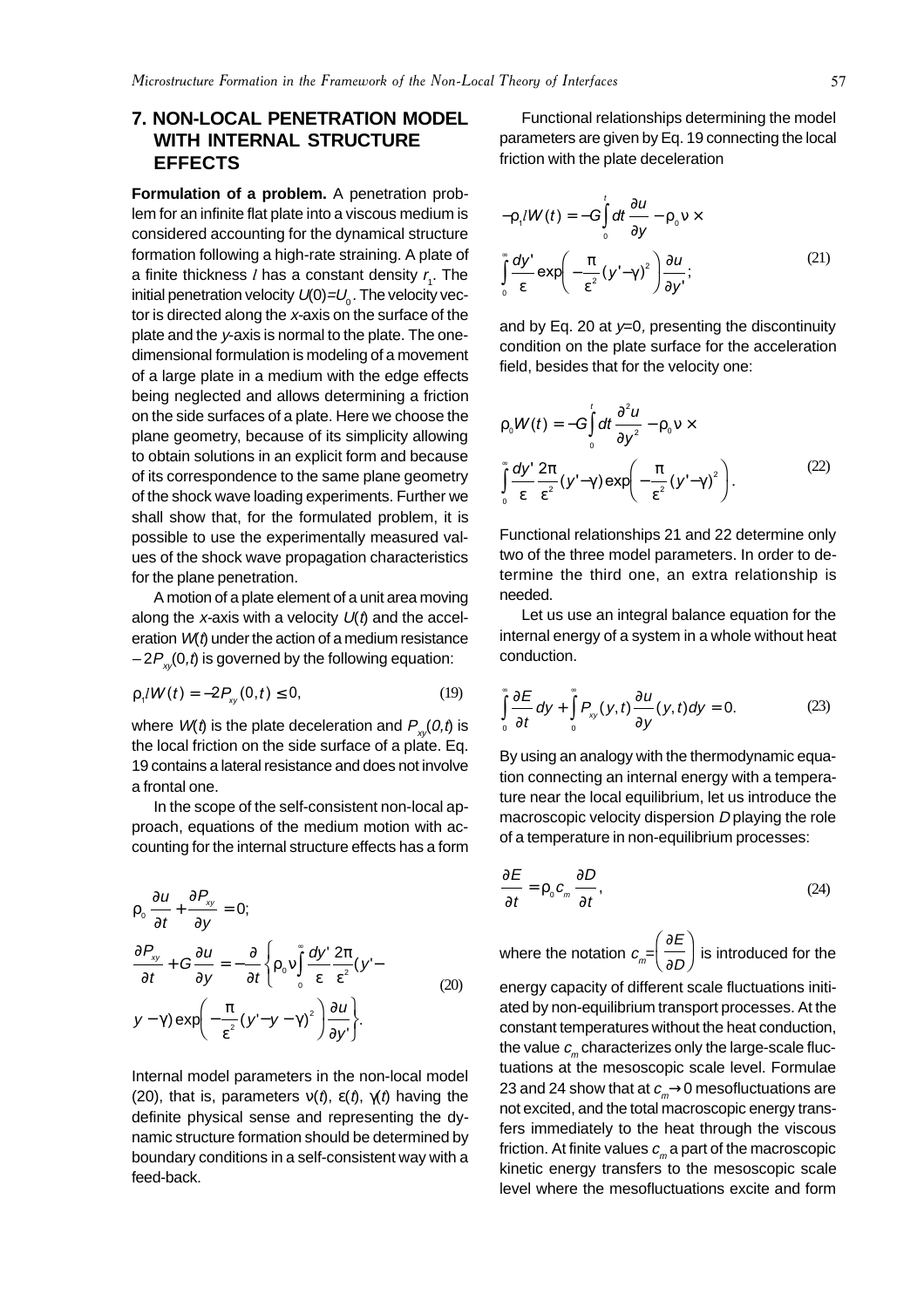new internal structures. At  $c_m \rightarrow \infty$  mesofluctuations are frozen; no energy exchange between scale levels occurs.

So, as a result, we have a closed formulation of the conjugate problem: plate motion Eq. 19, medium motion Eq. 20 and three functional relationships with respect to the three model parameters  $v(t)$ ,  $\varepsilon(t)$ ,  $\gamma(t)$  determining the medium internal structure properties such as an effective viscosity, structure element sizes, structure element rotations (medium polarization) (19)-(21), (22), (23)- (24). Herewith a medium reaction to the plate movement is assumed to be known:  $U(t)$  is the plate velocity,  $Q(t) = \rho_0 \int_a^b u(y, t) dy$ 0 is the flow rate

of a medium through a section normal to the plate

 $(\delta Q/\delta t = P_{x}(0,t))$ ,  $D(t)$  is the velocity dispersion in a medium. The dynamic balance of these values characterizes, on the one hand, an energy and momentum exchange between the plate and medium motions on the macroscopic scale level, and, on the other hand, the structure formation on the mesoscopic scale level.

So, the obtained formulation of the problem allows to reconstruct of the internal structure dynamics on the base of the macroscopic medium reaction. As far as functional relationships are essentially nonlinear with respect to the parameters  $\varepsilon(t)$ ,  $\gamma(t)$ , they are defined in a non-unique way. This is a specific feature of non-equilibrium processes followed by multi-scale dynamic structure formation. On the other hand, by means of the obtained formulation (21)-(24), with the internal structure dynamics known we can define the plate and medium dynamics in a correct way accounting for the internal structure effects.

**Solution of the problem in the first approximation.** When the internal structure parameters are small and can be neglected, that is,  $v(t)$ ,  $\varepsilon(t)$ ,  $\gamma(t) \rightarrow 0$ , and the plate is driven into a motion instantaneously up to a constant velocity  $U_0$  which is sufficiently high to omit elastic properties of a medium:  $W(t)$  $\rightarrow$ U<sub>0</sub> $\delta$ ( $t$ ), Eq. 20 takes the following form of conventional diffusion equation:

$$
\frac{\partial u}{\partial t} = v \frac{\partial^2 u}{\partial y^2}.
$$
 (25)

The solution of Eq. 25 under the given initial and boundary conditions  $(u(y=0,t)=0$  and  $u(y\rightarrow\infty,t)\rightarrow 0$ , respectively) is well-known to be as follows:

$$
u^{0}(y,t) = U_{0}\left(1 - \text{erf}\frac{y}{2\sqrt{vt}}\right),
$$
  

$$
P_{xy}(y,t) = -\rho_{0}v\frac{\partial u}{\partial y} = \rho_{0}v\frac{U_{0}}{\sqrt{\pi vt}}\exp\left(-\frac{y^{2}}{4vt}\right).
$$

All the attempts to generalize this solution to a case of non-stationary motion of a plate lead inevitably to a new physical object: thin dynamic near-boundary layer existing for all real media motions at high velocities (Knudsen layers in gases, laminar boundaries in turbulent flows, molecular layers in micropolar fluids). Without accounting these layers formed by the internal structure medium elements the hydrodynamic fields become discontinuous on boundary surfaces. That is why for strucureless medium at high velocities the hydrodynamic profiles should have discontinuities on the plate surface.

Now let us consider the plate penetration into a medium initially being at rest. Then a medium is retarding from the plate and a slip velocity appears with respect to the plate  $\Delta u(t)$  introduced instead of the flow rate  $Q(t)$  as a new fundamental macroscopic characteristic of a medium reaction to a non-stationary disturbance:

$$
U^{0}(y,t) = (U - \Delta u)(t) \left(1 - \text{erf}\frac{y}{2\sqrt{vt}}\right) +
$$
  
 
$$
\Delta u(t)(1 - \theta(y)).
$$
 (26)

The velocity profile for the structured medium is supposed to consist of two parts: quasi-stationary profile generalizing the case of steady-state movement of the plate to the non-stationary one in structured medium, and dynamic boundary layer formed due to an interaction between the boundary surface and the medium structure elements. The introduction of a dynamic layer allows satisfying the non-slip boundary condition on the plate during all stages of its motion.

From Eq. 26 we have the following expression for the velocity gradient in the  $0<sup>th</sup>$  approximation:

$$
\frac{\partial u^{\circ}}{\partial y} = -\frac{U - \Delta u}{\sqrt{\pi vt}} \exp\left(-\frac{y^2}{4vt}\right) - \Delta u(t)\delta(y). \tag{27}
$$

Now using the iteration procedure developed for the special type non-linear operator sets (see the first part of this paper). Substituting the gradient (27) into the integrals in formulae (19)-(23) we have got the following expressions for the shear component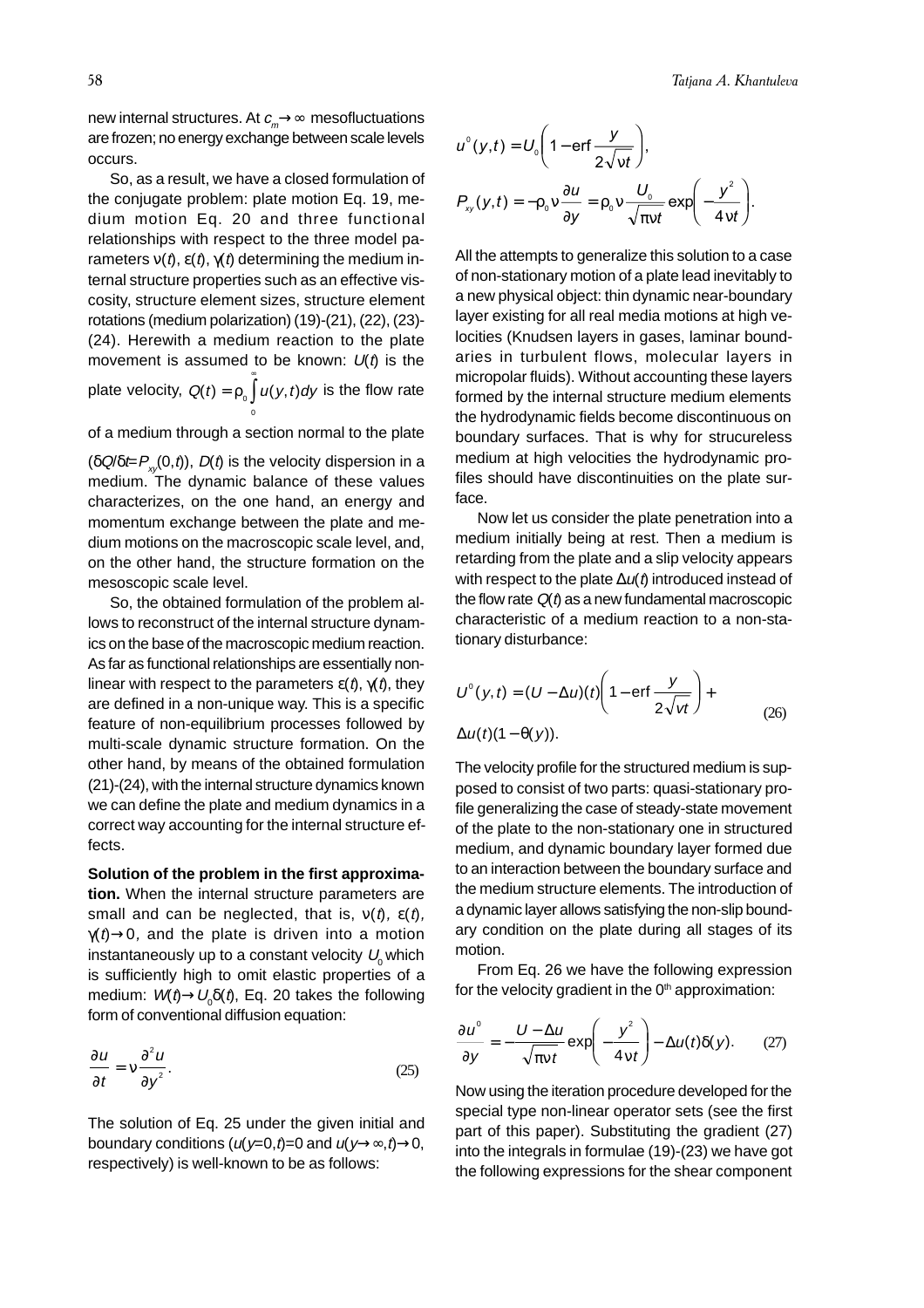of the viscous stress tensor and the acceleration field in a medium in the  $1<sup>st</sup>$  approximation:

$$
P_{xy}(y,t) = \rho_0 v \left[ \frac{U - \Delta u}{\sqrt{\pi vt}} \int_0^{\infty} \frac{dy'}{\varepsilon} \exp\left( -\frac{\pi}{\varepsilon^2} (y' - y - \gamma)^2 - \frac{y'^2}{4vt} \right) + \frac{\Delta u(t)}{\varepsilon} \exp\left( -\frac{\pi (y + \gamma)^2}{\varepsilon^2} \right) \right];
$$
\n(28)\n
$$
\frac{\partial u}{\partial y}(y,t) = v \frac{U - \Delta u}{\varepsilon} \int_0^{\infty} \frac{dy}{\varepsilon} \exp\left( -\frac{\pi}{\varepsilon} (y' - y - \gamma)^2 \right)
$$

$$
\frac{\partial u}{\partial t}(y,t) = v \frac{U - \Delta u}{\sqrt{\pi vt}} \int_{0}^{\infty} \frac{dy}{\varepsilon} \exp\left(-\frac{\pi}{\varepsilon^{2}}(y'-y-\gamma)^{2}\right)
$$

$$
-\frac{y'^{2}}{4vt}\bigg) + \frac{\Delta u(t)}{\varepsilon} \frac{2\pi (y+\gamma)}{\varepsilon^{2}} \exp\left(-\frac{\pi (y+\gamma)^{2}}{\varepsilon^{2}}\right)\bigg].
$$
 (29)

The first terms on the r.h.s. of Eqs. 28 and 29 represent the quasi-stationary parts of the shear stress and acceleration profiles, respectively, and the second ones take into account the dynamic layer effects.

Though the friction on the plate is always positive, Eq. 18 shows that in general case an acceleration in a medium can change its sign: it is negative in the dynamic layer, and it is positive on the plate and outside of the layer.

$$
\int_{0}^{\infty} \frac{dy'}{\varepsilon} \frac{2\pi}{\varepsilon^{2}} (y + \gamma - y') \exp\left(-\frac{\pi}{\varepsilon^{2}} (y' - y - \gamma)^{2} - \frac{y'^{2}}{4vt}\right) =
$$
\n
$$
\int_{0}^{y + \gamma} \frac{dy'}{\varepsilon} \frac{2\pi}{\varepsilon^{2}} (y + \gamma - y') \exp\left(-\frac{\pi}{\varepsilon^{2}} (y' - y - \gamma)^{2} - \frac{y'^{2}}{4vt}\right) (30)
$$
\n
$$
-\int_{0}^{\infty} \frac{dy'}{\varepsilon} \frac{2\pi}{\varepsilon^{2}} (y' - y - \gamma) \exp\left(-\frac{\pi}{\varepsilon^{2}} (y' - y - \gamma)^{2} - \frac{y'^{2}}{4vt}\right);
$$

Actually, a sign of the integral on the l.h.s. of (30) is defined by a difference of two positive integrals on the r.h.s. of (30). It means that, if the integrals cancel each other, shear bands can arise on the external boundary of the dynamic layer. On the contrary, rotations in the layer boundary disappear. From (28) and (29) the following values for the local friction on the plate and the plate deceleration are obtained:

$$
P_{xy}(0,t) = \rho_0 v \left[ \frac{U - \Delta u}{\sqrt{\pi vt}} \int_0^{\infty} \frac{dy'}{\varepsilon} \exp\left(-\frac{\pi}{\varepsilon^2} (y' - \gamma)^2 - \frac{y'^2}{4vt}\right) + \frac{\Delta u(t)}{\varepsilon} \exp\left(-\frac{\pi \gamma^2}{\varepsilon^2}\right) \right];
$$
\n(31)

$$
W(t) = v \left[ \frac{U - \Delta u}{\sqrt{\pi vt}} \int_{0}^{\infty} \frac{dy'}{\varepsilon} \frac{2\pi}{\varepsilon^{2}} (\gamma - y') \exp\left(-\frac{\pi}{\varepsilon^{2}} (y' - \gamma)^{2} - \frac{y'^{2}}{4vt}\right) + \frac{\Delta u(t)}{\varepsilon} \exp\left(-\frac{\pi y^{2}}{\varepsilon^{2}}\right) \right].
$$
 (32)

It should be noted that the dynamic layer effect on the friction and deceleration is positive. The correlation between the internal structure effects and the system dynamics is essential: without accounting for the internal structure, that is, in case of  $v(t)$ ,  $\varepsilon(t)$ ,  $\gamma(t) \rightarrow 0$ , instead of Eq. 26, we have got a steadystate motion of the plate in continuum medium with  $W(t) \rightarrow 0$ . However, the internal structure effects cause even a steady-state movement of the plate at high velocities, but the medium structure does not change in time and characterized by constant values of the parameters ν, ε, γ and the slip velocity  $\Delta u(t)$ .

So, accounting for the internal structure effects, it is possible even in the  $1<sup>st</sup>$  approximation to describe non-stationary motion of a system in a correct way including the initial medium acceleration stage of a process, a steady-state stage and the plate deceleration final stage.

**Analysis of the obtained solution.** Now let us consider an explicit form of the functional relationships (31) and (32) for the local friction on the plate and the plate acceleration

$$
P_{xy}(0,t) = \rho_0 v \left[ \frac{U - \Delta u}{\sqrt{\pi v t}} \frac{l_0(0,\epsilon,\gamma)}{\beta} \exp\left(-\frac{\gamma^2}{4v t \beta^2}\right) + \frac{\Delta u(t)}{\epsilon} \exp\left(-\frac{\pi \gamma^2}{\epsilon}\right) \right];
$$
\n(33)

$$
W(t) = v \left[ \frac{U - \Delta u}{\sqrt{\pi vt}} \frac{1}{\epsilon \beta^2} \exp\left(-\frac{\pi \gamma^2}{\epsilon^2}\right) \times \left[1 - \frac{l_0 (0, \epsilon, \gamma)}{\beta} \frac{\epsilon \gamma}{2v} \exp\left(\frac{\pi \gamma^2}{\epsilon^2 \beta^2}\right)\right] \times \left[4 - \frac{\Delta u(t)}{\epsilon} \frac{2\pi \gamma}{\epsilon^2} \exp\left(-\frac{\pi \gamma^2}{\epsilon}\right)\right],
$$
\n(34)

where the following notations are accepted:

$$
\beta = \sqrt{1 + \frac{\varepsilon^2}{4\pi vt}};
$$
  

$$
l_0(y, \varepsilon, \gamma) = \frac{1}{2} \left( 1 + \text{erf} \frac{\sqrt{\pi}(y + \gamma)}{\varepsilon \beta} \right).
$$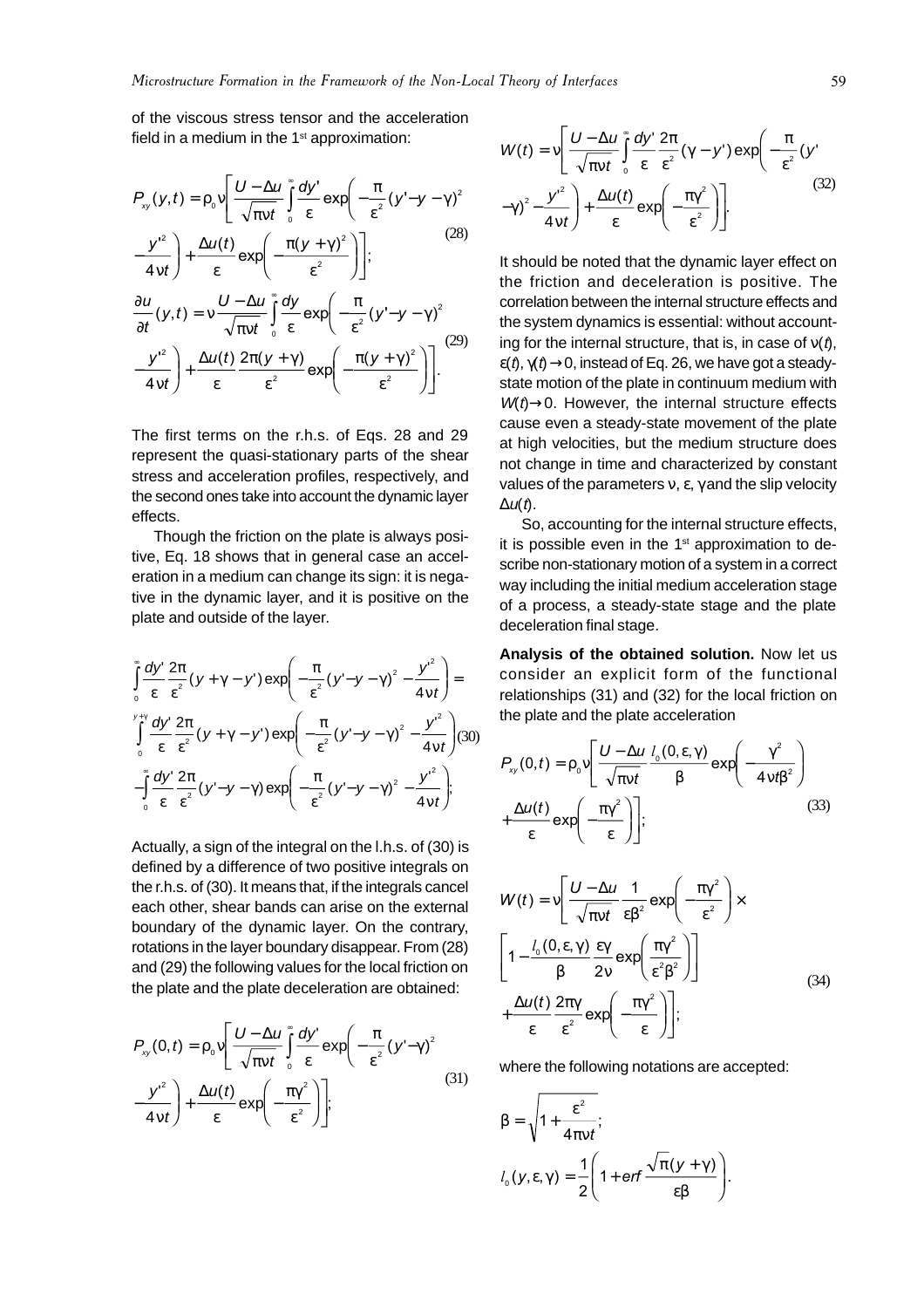The energy equation (23) with accounting for the Eq. 24 and after substituting the 0-order velocity gradient (27) takes the form

$$
\rho_0 c_m \frac{\partial}{\partial t} \int_0^{\infty} D(y, t) dt +
$$
\n
$$
\rho_0 v \frac{U - \Delta u}{\sqrt{\pi vt}} \left[ \frac{2A_1 (U - \Delta u)}{\sqrt{1 + \beta^2}} - \frac{A_2 \Delta U}{\beta} \right]
$$
\n
$$
+(p_1 l W - l f)(t) \Delta u = 0,
$$
\n(35)

where the integrals are denoted as follows

$$
A_{1} = \int_{0}^{\infty} dy \frac{l_{0}(0, \varepsilon, \gamma)}{\beta} \exp\left(-\frac{(y + \gamma)^{2}}{4v t \beta^{2}} - \frac{y^{2}}{4v t}\right);
$$
  

$$
A_{2} = \int_{0}^{\infty} dy \exp\left(-\frac{(y + \gamma)^{2}}{4v t \beta^{2}} - \frac{y^{2}}{4v t}\right).
$$

The first term on the r.h.s. of Eq. 35 represents the rate of kinetic energy evolution on the mesoscopic scale level (energy of mesofluctuations), the second one corresponds to a work of friction, and the third term describes an energy influence of the dynamic layer near the plate surface.

Let us separate a part of friction corresponding to the structureless medium in Eq. 33

$$
P_{xy}(0,t) = P_{xy}^{0}(0,t) \frac{l_0(0,\varepsilon,\gamma)}{\beta} \exp\left(-\frac{\gamma^2}{4\nu t\beta^2}\right)
$$
  
+
$$
P_0 v \frac{\Delta u(t)}{\varepsilon} \left[\exp\left(-\frac{\pi\gamma^2}{\varepsilon^2}\right) - \frac{\varepsilon}{\sqrt{\pi\nu t}} \frac{l_0(0,\varepsilon,\gamma)}{\beta} \exp\left(-\frac{\gamma^2}{4\nu t\beta^2}\right)\right].
$$
 (36)

Consider the friction in structured medium at the steady-state stage of penetration that takes place at rather large time  $t \rightarrow \infty$ , when the acceleration can be neglected, that is,  $W(t) \rightarrow 0$ :

$$
P_{xy}(0,t) = P_{xy}^{0}(0,t)l_{0}(0,\varepsilon_{\infty},\gamma_{\infty})
$$
  
+
$$
\rho_{0}v_{\infty} \frac{\Delta u_{\infty}}{\varepsilon_{\infty}} \left[ exp\left(-\frac{\pi \gamma_{\infty}^{2}}{\varepsilon_{\infty}^{2}}\right) - \frac{\varepsilon_{\infty}}{\sqrt{\pi v_{\infty}t}} \frac{l_{0}(0,\varepsilon,\gamma)}{1} \right] \rightarrow P_{xy}^{0}(0,t) - \rho_{0}v_{\infty} \frac{\Delta u_{\infty}}{\sqrt{\pi v_{\infty}t}}.
$$
 (37)

Eq. 37 shows that in general the local friction is determined by constant values of the internal structure parameters  $v_{\alpha}, \varepsilon_{\alpha}, \gamma_{\alpha}$ , and also by the constant slip velocity  $\Delta u$ . The friction takes its classical value  $P_{\mathsf{x}\mathsf{y}}^{\mathsf{0}}(\mathsf{0},\mathsf{t})$  only for the structureless medium and without a slip.

At the initial stage of penetration as  $t\rightarrow 0$ ,

$$
P_{xy}(0,t) \rightarrow \rho_0 v_0 \frac{\Delta u_0}{\epsilon_0} \exp\left(-\frac{\pi \gamma_0^2}{\epsilon_0^2}\right) =
$$
  

$$
\rho_0 v_0 \frac{U_0}{\epsilon_0} \exp\left(-\frac{\pi \gamma_0^2}{\epsilon_0^2}\right).
$$
 (38)

At the initial stage the friction is entirely determined by the medium internal structure and the slip velocity corresponding to the initial penetration velocity. It should be noted that at the very initial moment of time ( $t \rightarrow 0$ ) the friction value is finite. In the limiting case where  $\varepsilon \rightarrow \infty$ , if a medium has not been deformed initially and can be considered as a solid, the viscous friction vanishes at all.

The plate acceleration at the initial stage is also closely connected with the medium structure:

$$
W(t) \to v_0 \frac{\Delta u_0}{\epsilon_0} \frac{2\pi \gamma_0}{\epsilon_0^2} \exp\left(-\frac{\pi \gamma_0^2}{\epsilon_0^2}\right).
$$
 (39)

In transition regimes at finite times and finite medium structure parameters dynamic structure formation plays the key role. Depending on the initial medium structure, initial penetration velocity and a system geometry the friction effect can be either essentially increased and decreased. It must be underlined that all the effects occur only at high rates in regions where gradients are large with the state of a system being far from equilibrium.

So, macroscopic penetration characteristics  $U(t)$ ,  $\Delta u(t)$ ,  $D(t)$  can be calculated on the base of the proposed approach using the governing relationships (33)-(35) with the structure dynamic characteristics known. On the contrary, if the macroscopic functions  $U(t)$ ,  $\Delta u(t)$ ,  $D(t)$  are measured, relationships (33)-(35) govern the internal structure parameters  $ν(t)$ ,  $ε(t)$ ,  $γ(t)$  reconstructing the structure formation dynamics induced by high-rate macroscopic motion in a system.

**Similarity penetration criteria.** Let us rewrite Eqs. 33-35 in a non-dimensional form, supposing  $\mathit{U}_{_{\textrm{0}}}$ ,  $\mathit{D}$  ,  $t$ , v, ε\*,  $\gamma$ \* as being typical values for the plate velocity, velocity dispersion, time, effective viscosity, structure element size and polarization, respectively. In doing so, we have: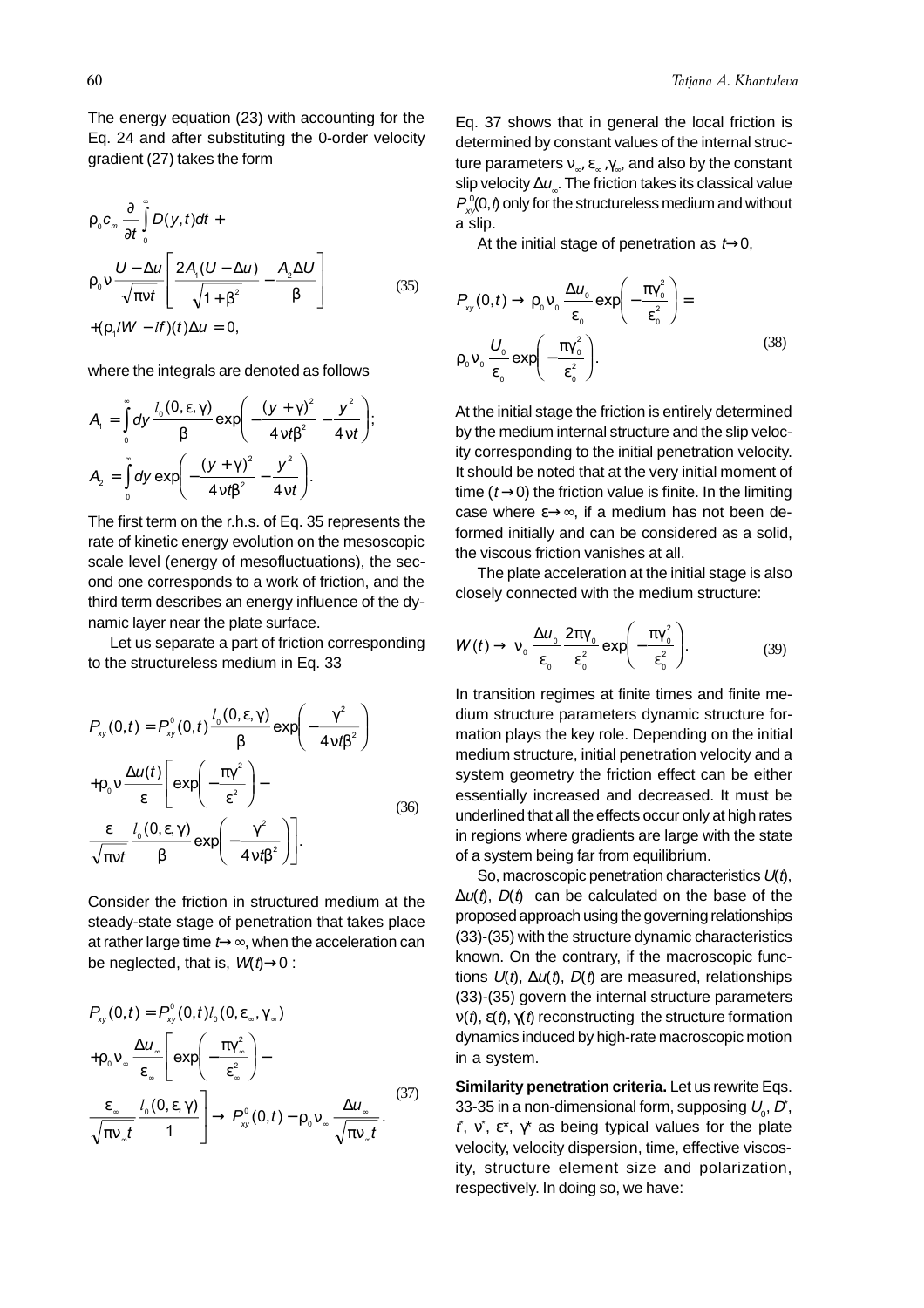$$
\frac{\rho_1}{\rho_0} \frac{1}{U_0 t} W(t) = \frac{1}{\text{Re}} \left\{ [Q - S] + \frac{\sqrt{v' t'}}{\varepsilon} [DYN] \right\}; \tag{40}
$$
\n
$$
W(t) = \frac{1}{\text{Re}} \left\{ \frac{U_0 t}{\varepsilon} [Q - S] + \frac{U_0 t}{\varepsilon} \frac{\sqrt{v' t'}}{\varepsilon} [DYN] \right\}; \tag{41}
$$

$$
\frac{c_m D^2}{U_0^2} \frac{\gamma^2}{U_0 t^2} \gamma(t) \frac{\partial D}{\partial t} + \frac{1}{\text{Re}} [Q - S] + \frac{\rho_1}{\rho_0} \frac{l}{U_0 t^2} W(t) \Delta u(t) = 0.
$$
\n(42)

Here the terms  $[Q-S]$  denote quasi-stationary parts, and terms [DYN] describe an influence of dynamic layers.

In case where the typical deceleration time and the typical structure relaxation time are approximately equal:  $\it{f}$ ∼ ε $^*/\rm{U}_{_0}$  , Eqs. 40-42 can be written as follows:

$$
\frac{\rho_1}{\rho_0} \frac{1}{\varepsilon} W(t) = \left\{ [Q - S] + \frac{1}{\text{Re} \cdot} [DYN] \right\};\tag{43}
$$

$$
W(t) = \frac{1}{\text{Re}^{2}} \left\{ [Q - S] + \frac{1}{\text{Re}^{2}} [DYN] \right\};
$$
 (44)

$$
\frac{c_{m}D^{2}}{U_{0}^{2}}\frac{\gamma}{U_{0}t}Re\gamma(t)\frac{\partial D}{\partial t} + \frac{1}{Re}\left[Q-S\right]
$$
\n
$$
+\frac{\rho_{1}}{\rho_{0}}\frac{l}{\varepsilon}W(t)\Delta u(t) = 0.
$$
\n(45)

Eqs. 42-45 contain the following similarity criteria:

ρ ρ ε 1 0 l  $\pm$  connected with a geometry of a system

and density ratio;

γ ε \*  $\frac{\ }{r}$  presents rotational properties of the internal

structure;

$$
\frac{c_{m}D^{\dagger}}{U_{0}^{2}}
$$
 characterizes the energy effect of

mesofluctuations;

 $Re^{\dagger} = \frac{\varepsilon^2 L}{v^2}$  $U_{_{\rm O}}$  is the Reynolds number based on

the typical structure size.

In the limiting case, Re<sup>\*</sup>→∞, at high penetration velocities one has:  $W(t) \rightarrow 0$ ,  $D(t) \rightarrow const.$  It means that it is the steady-state stage of penetration without the internal structure effects and the energy exchange between macro- and meso-scale levels. In other limiting case, Re<sup>∗</sup>→0, the dynamic parts and the internal structure of a medium play the main role, the plate acceleration vanishes also:  $W(t) \rightarrow 0$ . That corresponds to the slow Stokes's flows wellknown in fluid dynamics.

So, at high penetration velocities both initial and later stages can be described only with accounting the structure formation. A part of macroscopic kinetic energy of the plate determined by the velocity  $U(t)$ via fluctuations being excited at mesoscopic structure scale level transforms to the velocity dispersion  $D(t)$  and decreases the velocity of a solid  $U(t)$ - $\Delta u(t)$  by the value  $\Delta u(t)$ . An intensity of the energy exchange between macro- and meso-scale levels depends on medium capacity cm and an initial structure. Later, after a relaxation time meso-energy can come back to macro-level, and the slip velocity disappears. The energy exchange between macro- and meso- scale levels are supposed to be reversible. At low velocities dissipation is the leading energy exchange channel connected with the quasi-stationary parts and describing the kinetic energy transition to a heat, that is, to the molecular scale level. The intermediate scale level is not excited, and in this case all processes should be irreversible.

#### **8. CONCLUSIONS**

So, by using the developed non-local self-consistent approach an approximate solution of the boundary problem on non-stationary shear flow of a medium with accounting of the internal structure formation. The obtained solution has shown that without taking into account the dynamic structure formation it is impossible to describe high-rate deformation of a real medium in a correct way. Herewith, there is no difference between solid and liquid. In both cases the generation and evolution of rotational structures near interfaces are determined by the history of relative accelerations in merging layers.

According to the new approach, each movement in a real medium is considered to include three regimes. The first regime takes place on the initial stage of a movement, when dissipative processes have not enough time to evolve and the friction and heat transfer are determined by initial collective effects in a medium. Vibrations of the mesoscopic scale level excited by the high-rate movement of a solid lead to the mass velocity dispersion growing. An energy exchange occurs between a macroscopic movement of a solid and mesoscopic scale level at